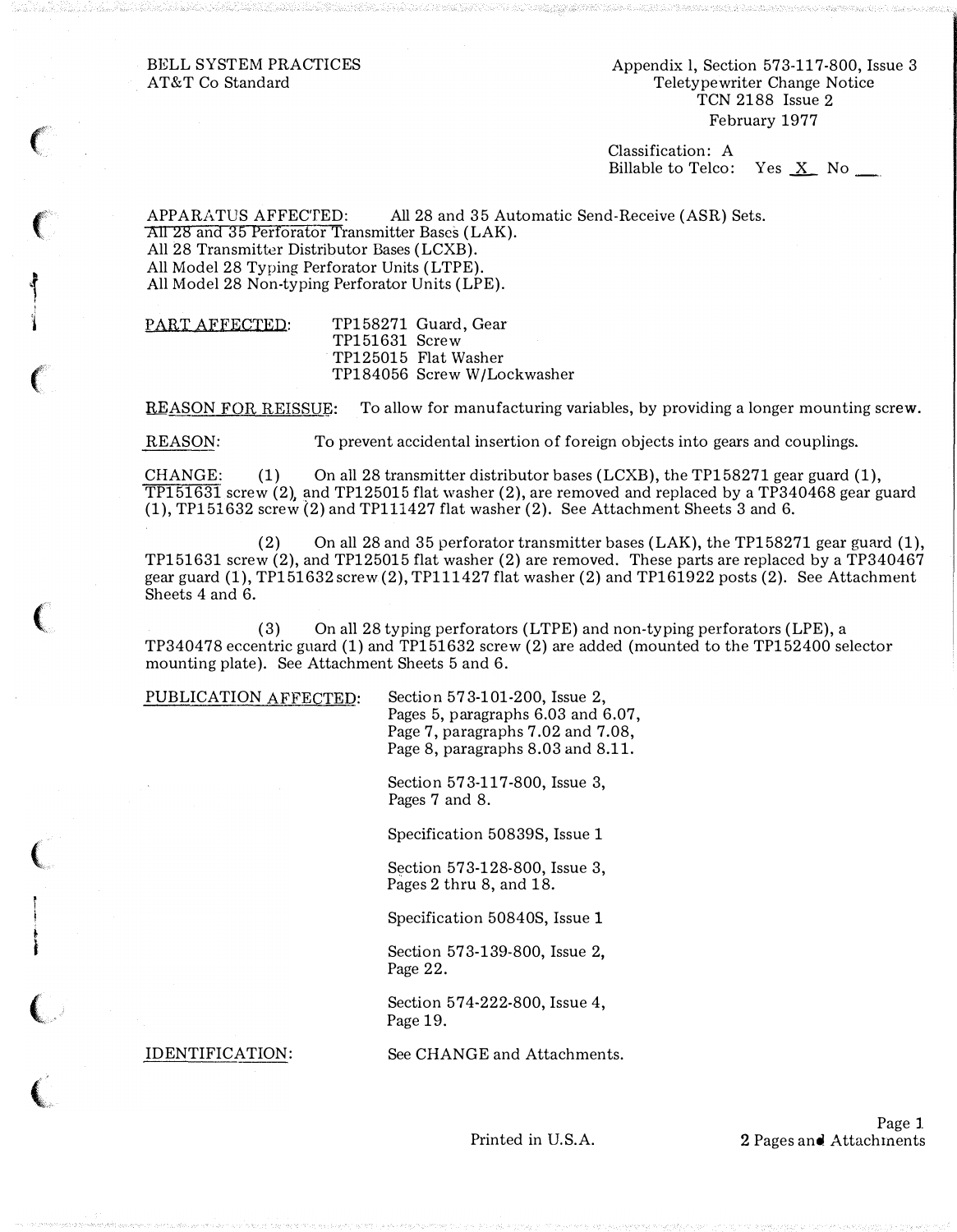INFORMATION.

INTERCHANGEABILITY: Old and new guards are interchangeable. See SUPPLEMENTAL

PARTS AVAILABILITY: Parts are available.

SlJPPLEMENTAL INFORMATION: For field applications two modification kits are available. The TP340469 Modification Kit (to add reperforator gear guard to 35 ASR sets) and TP340470 Modification Kit (to add LCXB and perforator gear guards to 28 ASR sets).

The TP340469 Modification Kit consists of:

- (1) TP340467 gear guard (LAK)
- 
- (2) TP161922 posts<br>(2) TP111427 flat washers  $(2)$  TP111427
- (2) TP151632 screw

The TP340470 Modification Kit consists of:

- (1) TP340468 gear guard (LCXB)
- $(1)$  TP340467 gear guard (LAK)
- (1) TP340478 eccentric guard  $(LPE-LTPE)$
- (6) TP151632 screws
- ( 4) TP111427 flat washers
- (2) TP2191 lockwashers
- (2) TP161922 posts

Installation Instructions for the two field Modification Kits are

shown on Attachment Sheets 1 and 2.

REFERENCES: None

**CONTRACTOR** 

TCN INDEX CLASSIFICATION: 28 AB 15, 28 AF 11, 28 AG 13, and 35 AB 15.

Attached Sheets 1, 2, 3, 4, 5 and 6.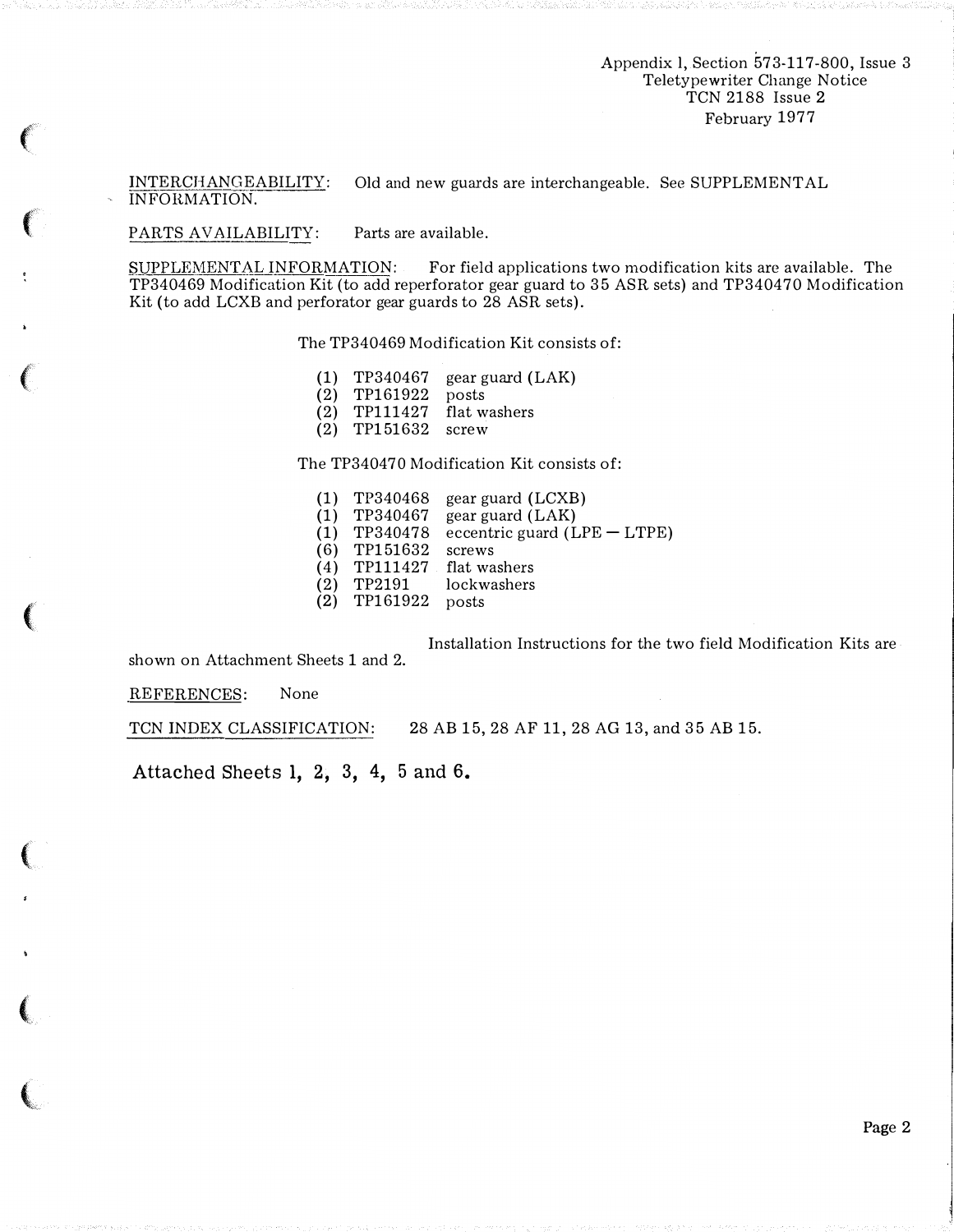Attachment Sheet 1 Sheet 1 of 6

 $\left($ 

 $\left($ 

 $\left($ 

 $\left($ 

 $\left($ 

 $\left($ 

 $\left($ 

Appendix l, Section 573-117-800, Issue 3 Teletypewriter Change Notice TCN 2188 Issue 2 February 1977

## INSTALLATION INSTRUCTIONS FOR TP340470 MODIFICATION KIT

## ADDING GUARDS FOR MODEL 28 ASR SETS

- 1. On all Model 28 ASR sets without an auxiliary reperforator, remove the TP158271 gear guard, (2) TP15l631 screws, (2) TP2191 lockwashers and (2) TP7002 flat washers from the rear of the transmitter base (LCXB). Retain the (2) TP219l lockwashers and (2) TP7002 flat washers. Discard all the other parts. Install, using the same mounting holes, (1) TP340468 gear guard, (2) TP151632 screws and (2) TPlll427 flatwashers (see Attachment Sheet 3). If the set contains an auxiliary reperfarator, discard the TP340468 gear guard and hardware.
- 2. On all Model 28 ASR sets remove the TP158271 gear guard, (2) TP151632 screws, (2) TP2191 lockwashers and (2) TP7002 flat washers from the bearing bracket assembly at the rear of the keyboard base (LAK). Retain the (2) TP2191 lockwashers and (2) 7002 flat washers. Discard all other parts. Install using the same mounting hole {2) TP161922 posts, (2) TP2191 lockwashers, (2) TPlll427 flat washers, (l) TP340467 gear guard and (2) TP151632 screws. The perforated tab on the gear guard may be bent up or broken off if necessary (see Attachment Sheet 4).
- 3. On all Model 28 ASR Sets that contain a typing perforator (LPE) or non-typing perforator (LTPE), install the TP340478 eccentric guard on the right side of the LPE or LTPE above the power backspace eccentric using the (2) TP151632 screws and (2) TP219l lockwashers see Attachment Sheet 5). If the set contains an LPR instead of an LTPE, discard the eccentric guard and mounting screws.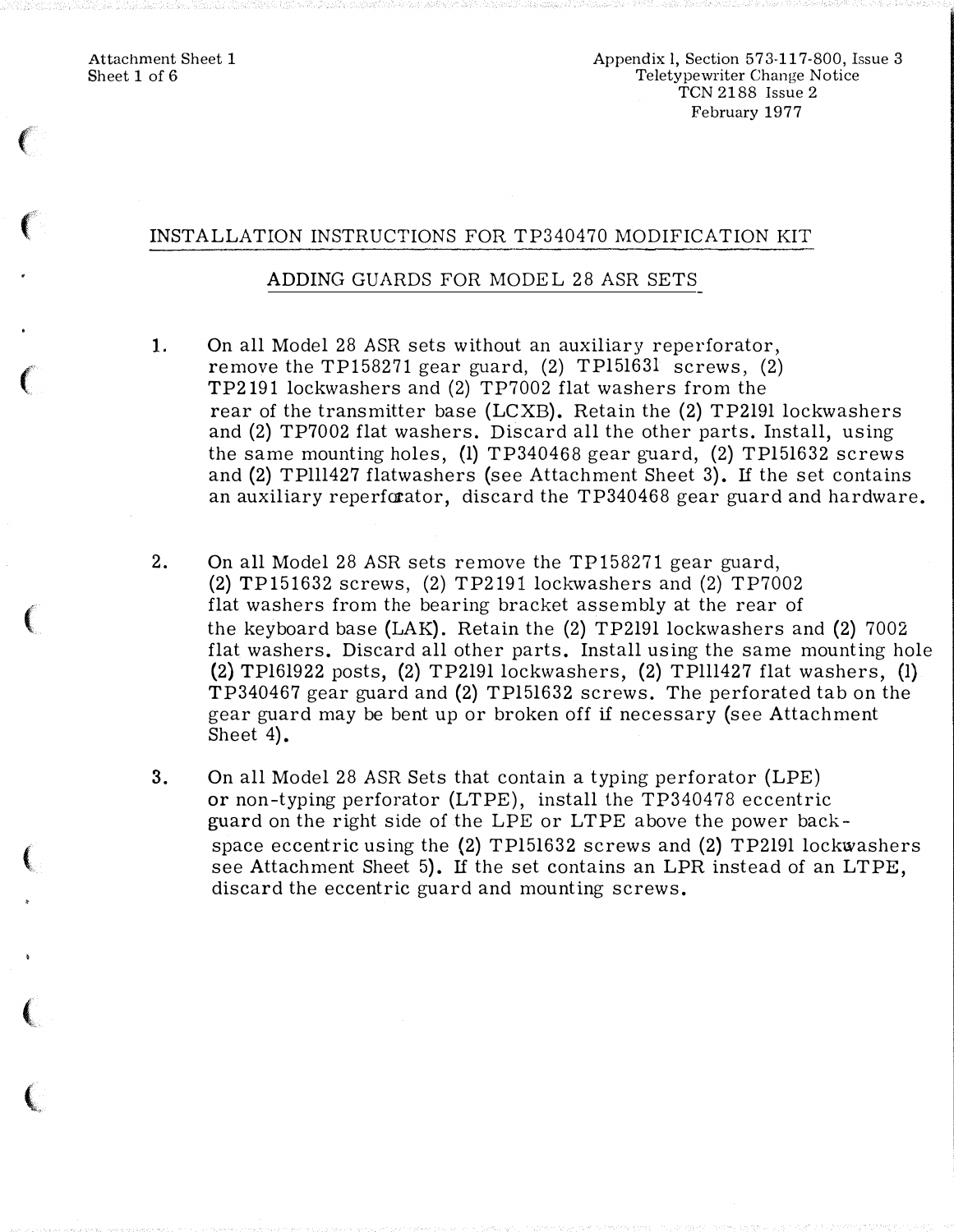Attachment Sheet 2 Sheet 2 of 6

<sup>l</sup>

Appendix l, Section 573-117-800, Issue 3 Teletypewriter Change Notice TCN 2188 Issue 2 February 1977

## INSTALLATION INSTRUCTIONS FOR TP340469 MODIFICATION KIT ADDING A REPERFORATOR GEAR GUARD TO MODEL 35 ASR SETS.

1. On all Model 35 ASR sets remove the TP158271 gear guard, (2) TP15163l screws, (2) TP2191 lockwashers and (2) TP'7002 flat washers from the bearing bracket assembly at the rear of the keyboard base (LAK). Retain the (2) TP219l lockwashers and (2) TP7002 flat washers. Discard all other parts. Install, using the same mounting holes, (2) TP161922 posts, (2) TP219l lockwashers, (2) TP151632 screws, (2) TPlll427 flat washers and (1) TP340467 guard {see Attachment Sheet 4).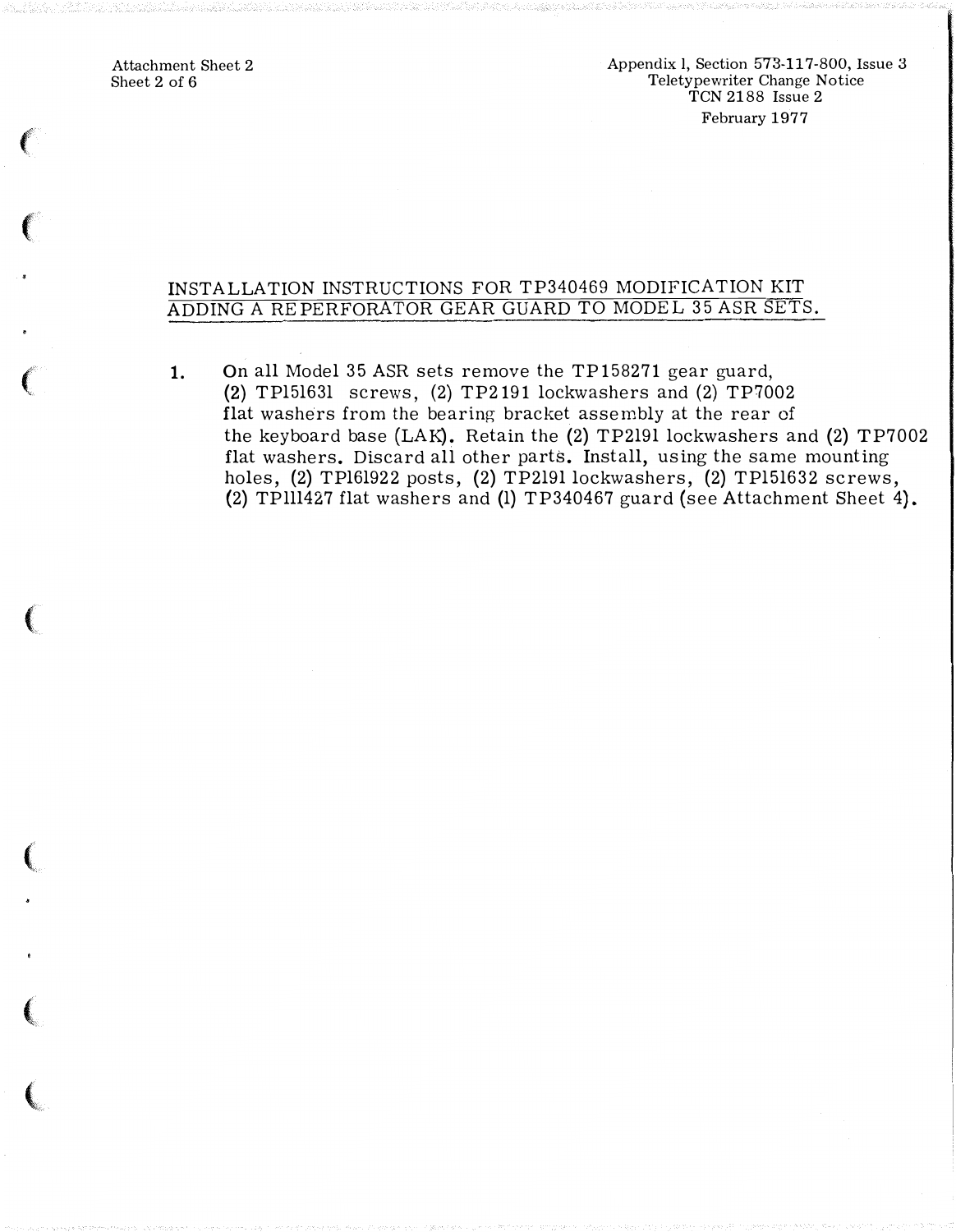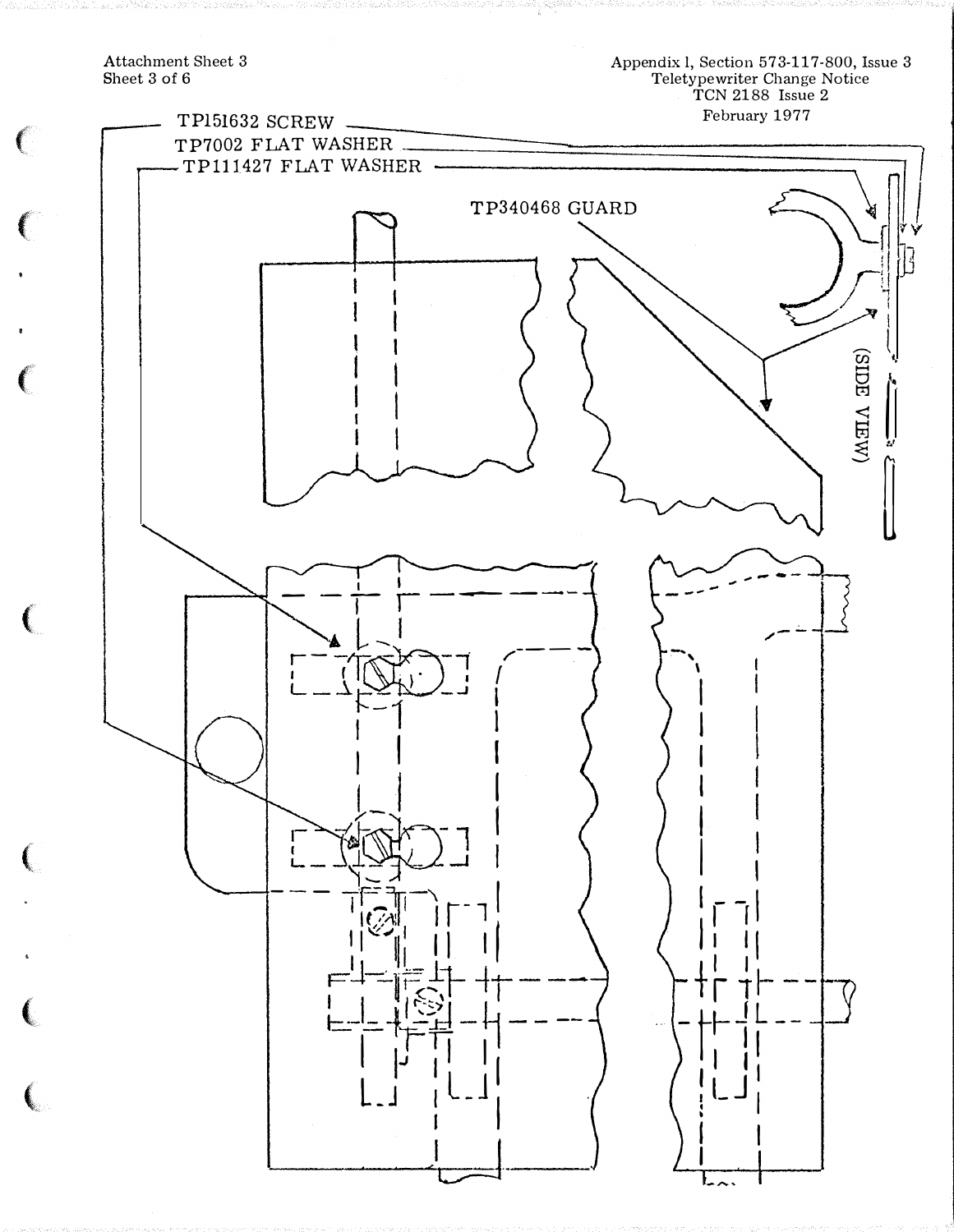**Attachment Sheet 4** Sheet 4 of 6

ARA MAGALARAN ANG ANG ANG MANA

kaa

Appendix I, Section 573-117-800, Issue 3<br>Teletypewriter Change Notice<br>TCN 2188 Issue 2 February 1977

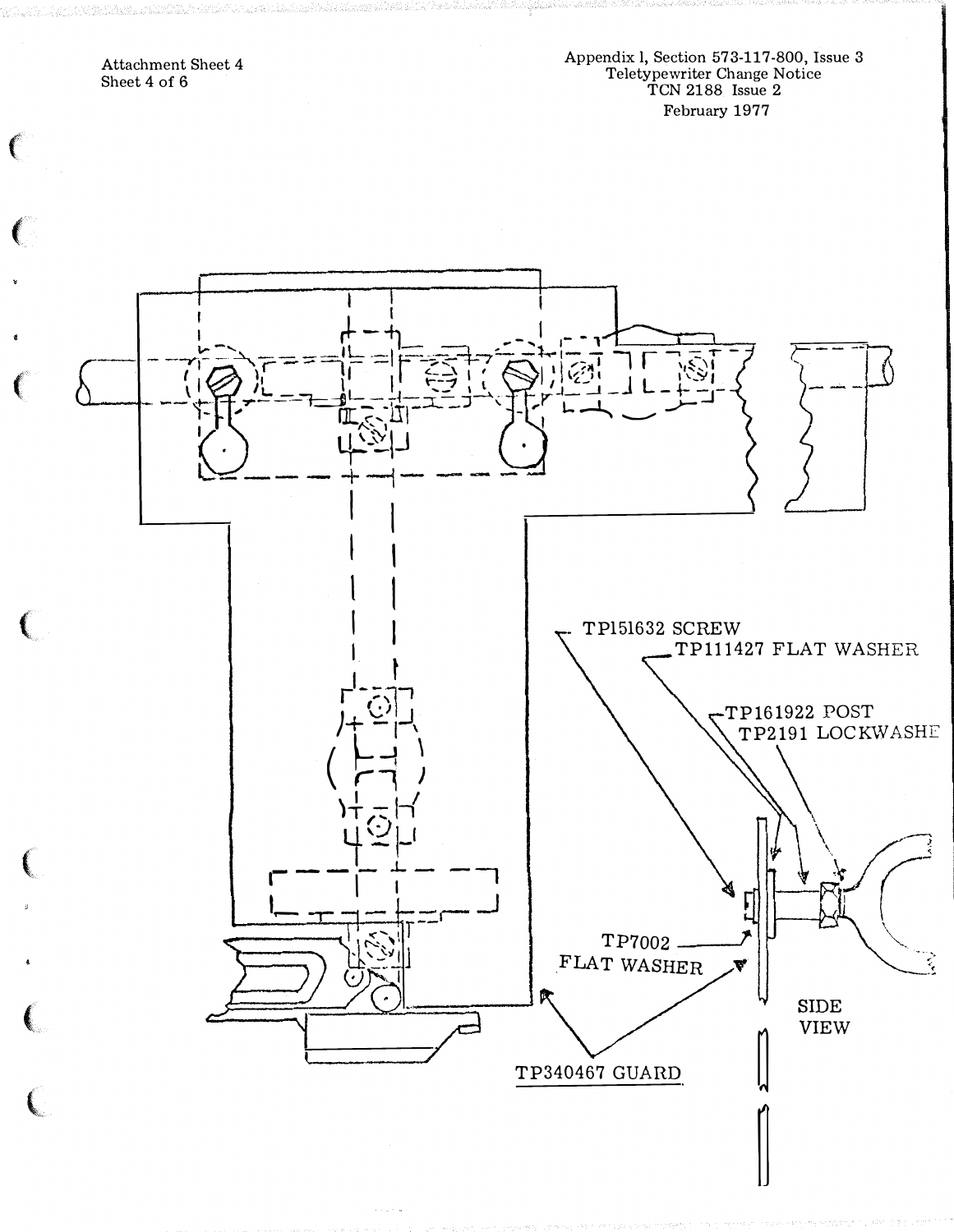Attachment Sheet 5<br>Sheet 5 of 6

 $\begin{matrix} \begin{matrix} \begin{matrix} 0 \\ 0 \\ 0 \\ 0 \\ 0 \end{matrix} \end{matrix} \end{matrix} \end{matrix}$ 

 $\big($ 

 $\left($ 

Appendix 1, Section 573-117-800, Issue 3<br>Teletypewriter Change Notice<br>TCN 2188 Issue 2 February 1977